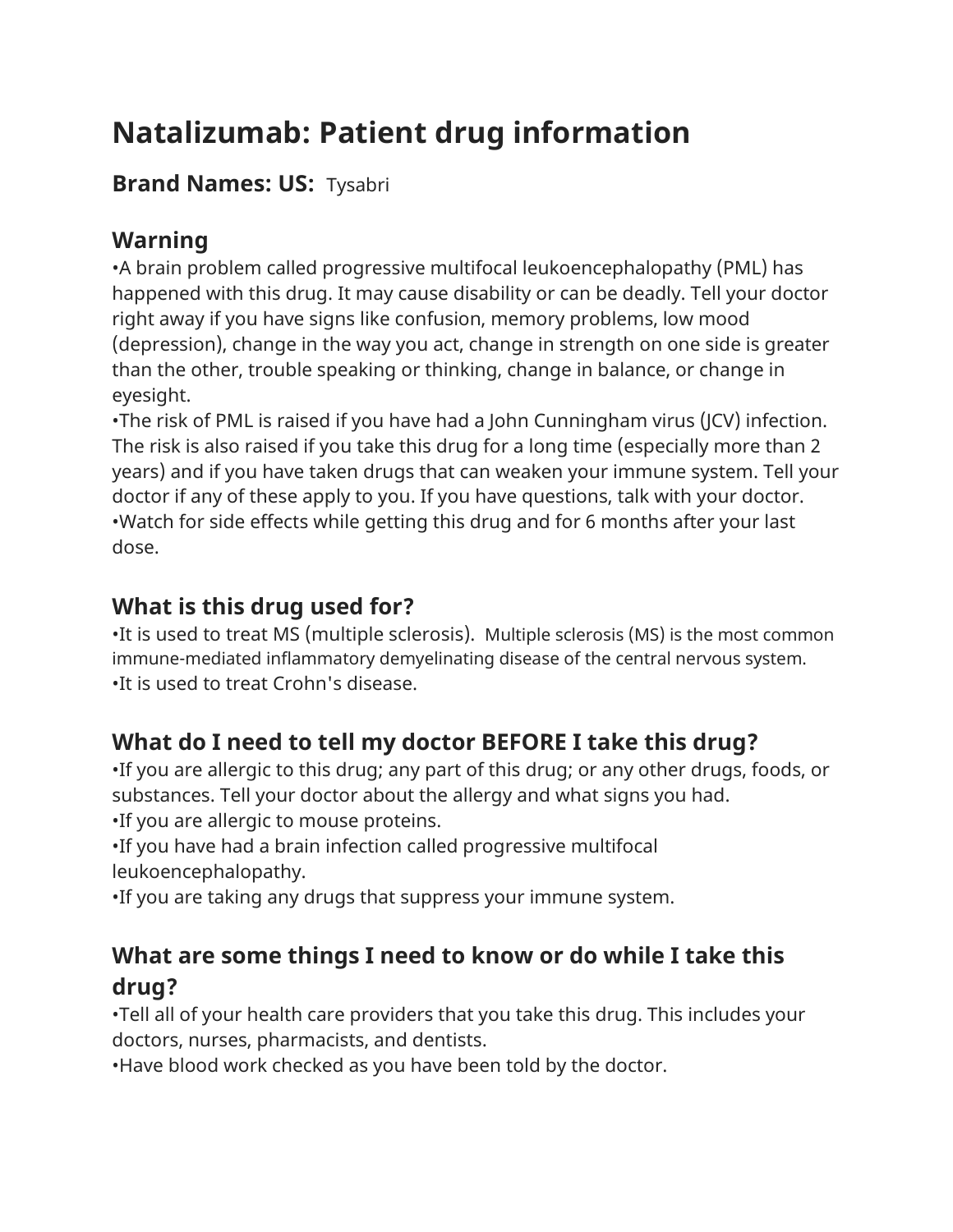•Some people have had side effects within a few hours of the start of the infusion. Tell your doctor if you have any bad effects during this time.

•You may have more chance of getting an infection. Wash hands often. Stay away from people with infections, colds, or flu.

•Talk with your doctor before getting any vaccines. Use of some vaccines with this drug may either raise the chance of an infection or make the vaccine not work as well.

### **What are some side effects that I need to call my doctor about right away?**

•Signs of an allergic reaction, like rash; hives; itching; red, swollen, blistered, or peeling skin with or without fever; wheezing; tightness in the chest or throat; trouble breathing, swallowing, or talking; unusual hoarseness; or swelling of the mouth, face, lips, tongue, or throat.

•Signs of infection like fever, chills, very bad sore throat, ear or sinus pain, cough, more sputum or change in color of sputum, pain with passing urine, mouth sores, or wound that will not heal.

•Signs of a urinary tract infection (UTI) like blood in the urine, burning or pain when passing urine, feeling the need to pass urine often or right away, fever, lower stomach pain, or pelvic pain.

•Signs of liver problems like dark urine, feeling tired, not hungry, upset stomach or stomach pain, light-colored stools, throwing up, or yellow skin or eyes.

•Thoughts of hurting yourself or suicide.

•Low mood (depression).

•Dizziness.

•Flushing.

•Shortness of breath.

•Chest pain or pressure or passing out.

•Vaginal itching or discharge.

•Period (menstrual) changes.

•Swelling in the arms or legs.

•Very bad and sometimes deadly infections of the brain or spinal cord caused by herpes viruses have happened with this drug. Call your doctor right away if you have a sudden fever, very bad headache, or feel confused.

•An eye problem caused by herpes viruses has happened with this drug. Sometimes this has been very bad and has led to loss of eyesight in some people. Call your doctor right away if you have a change in eyesight, eye pain, or eye redness.